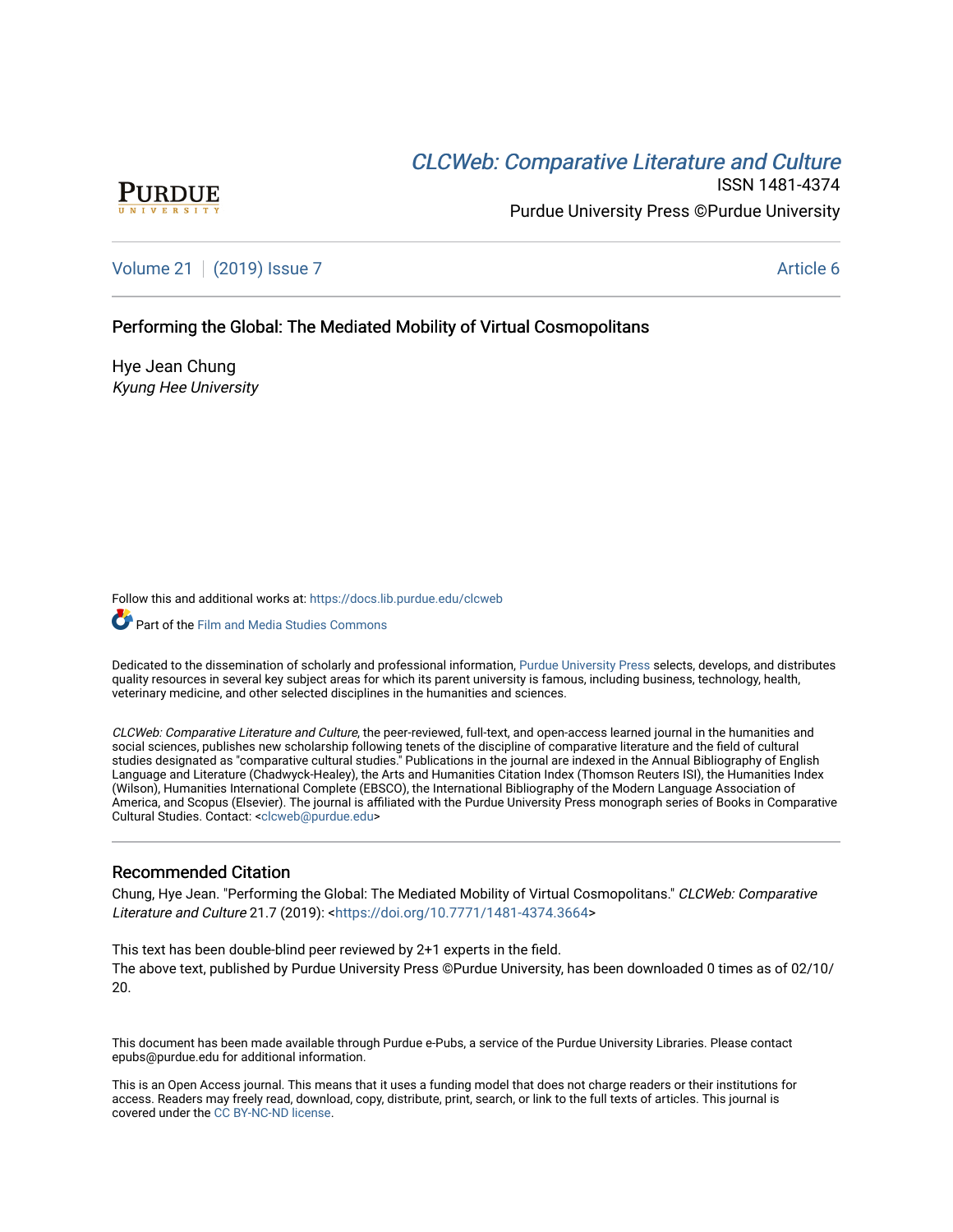**PURDUE** UNIVERSITY PRESS <[http://www.thepress.purdue.edu>](http://www.thepress.purdue.edu/)

# *CLCWeb: Comparative Literature and Culture*

ISSN 1481-4374 [<http://docs.lib.purdue.edu/clcweb>](http://docs.lib.purdue.edu/clcweb) Purdue University Press **©**Purdue University

*CLCWeb: Comparative Literature and Culture*, the peer-reviewed, full-text, and open-access learned journal in the humanities and social sciences, publishes new scholarship following tenets of the discipline of comparative literature and the field of cultural studies designated as "comparative cultural studies." In addition to the publication of articles, the journal publishes review articles of scholarly books and publishes research material in its *Library Series.*  Publications in the journal are indexed in the Annual Bibliography of English Language and Literature (Chadwyck-Healey), the Arts and Humanities Citation Index (Thomson Reuters ISI), the Humanities Index (Wilson), Humanities International Complete (EBSCO), the International Bibliography of the Modern Langua-ge Association of America, and Scopus (Elsevier). The journal is affiliated with the Purdue University Press monog-raph series of Books in Comparative Cultural Studies. Contact: [<clcweb@purdue.edu>](mailto:clcweb@purdue.edu)

# **Volume 21 Issue 7 (December 2019) Article 6 Hye Jean Chung,**

**"Performing the Global: The Mediated Mobility of Virtual Cosmopolitans"**

<http://docs.lib.purdue.edu/clcweb/vol21/iss7/6>

Contents of *CLCWeb: Comparative Literature and Culture* **21.7 (2019)** Special Issue *Monstrosity and Globalization.* **Ed. Ju Young Jin and Jae H. Roe** [<http://docs.lib.purdue.edu/clcweb/vol21/iss7/>](http://docs.lib.purdue.edu/clcweb/vol21/iss7/)

**Abstract**: This article examines how contemporary media art and popular culture, vernacular cultural practices, and digital technologies express and actualize aspirations for global mobility. This task is propelled by the need to question the limited scope of how we envision globalization. Here I explore how people use forms of visual media to "perform the global" through mediated experiences of mobility. I propose the concept of "virtual cosmopolitans" to describe those who participate in the experience of global citizenship through their use of photography, film, and digital media. Although they do not have access to conventional forms of cosmopolitan mobility, these virtual cosmopolitans find ways to envision or simulate cosmopolitan experiences by inserting themselves into the global imaginary via mediated networks of images. This article discusses how these virtual cosmopolitans participate in the discourse and experience of globalization, and considers ways to manifest and actualize cosmopolitan desires through vernacular forms of media. I focus on two documentary films that engage with the photographic medium to consider diverse forms of mediated mobility: *Born into Brothels* (Ross Kauffman and Zana Briski, 2004) and *City of Photos* (Nishtha Jain, 2005). Although both films illustrate how disadvantaged subjects in contemporary Indian society negotiate their desires of mobility, they propose different ways to assert their identity as a cosmopolitan, deploying varying levels of imagination. This discussion illustrates how marginalized subjects engage with global forces in local spaces by cultivating media literacy and demonstrating creative uses of visual media.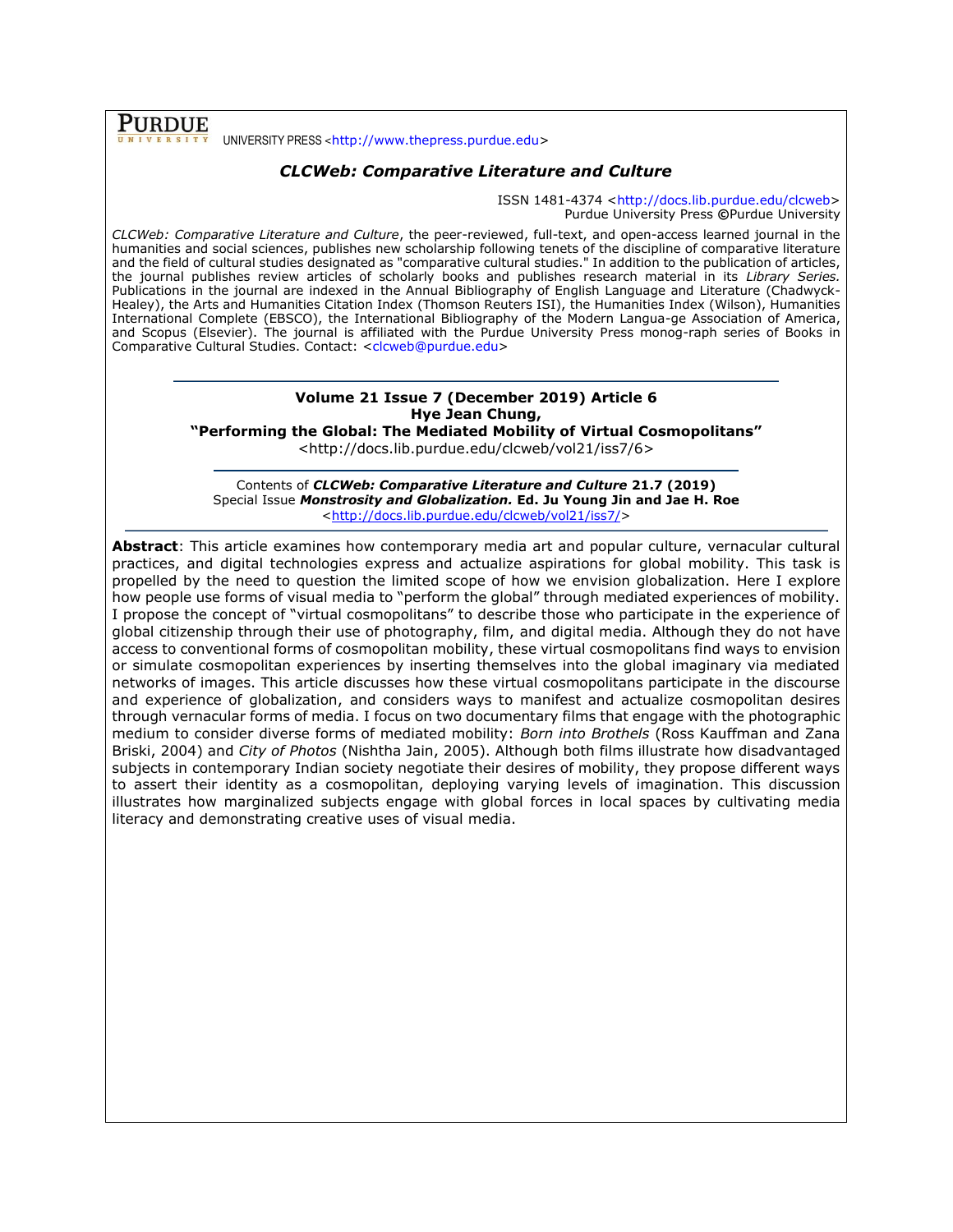| Hye Jean Chung, "Performing the Global: The Mediated Mobility of Virtual Cosmopolitans"                                        |  |
|--------------------------------------------------------------------------------------------------------------------------------|--|
| CLCWeb: Comparative Literature and Culture 21.7 (2019): <http: 6="" clcweb="" docs.lib.purdue.edu="" iss7="" vol21=""></http:> |  |
| Special Issue Monstrosity and Globalization. Ed. Ju Young Jin and Jae H. Roe                                                   |  |

#### page 2 of 10

## **Hye Jean CHUNG**

## **Performing the Global: The Mediated Mobility of Virtual Cosmopolitans**

"Cosmopolitanism is infinite ways of being."

- Sheldon Pollock, Homi K. Bhabha, Carol A. Breckenridge, Dipesh Chakrabarty

## **I. Introduction: Virtual Cosmopolitans**

Reiner Riedler's series of photographs, *Fake Holidays*, depict tourists who spend time in artificial travel destinations. In one photograph, a newlywed couple poses in front of fake versions of the Egyptian pyramids and the Eiffel Tower at the Window of the World, a theme park in Shenzhen that fetishizes cosmopolitanism through its collection of scaled-down tourist sites. Another photograph shows a group of tourists sunbathing under heat lamps in the Tropical Islands Resorts near Berlin. Yet another depicts tourists escaping the desert climate of Dubai to lounge in ice caves at indoor skiing halls. In a *WIRED* article on Riedler's photographs, Margaret Rhodes describes this popular and pervasive trend in the global travel industry as "manufactured travel." These works of the Austrian photographer demonstrate how people around the world apply mediated memories and imaginings to three-dimensional physical sites that simulate the sensation of escaping to faraway places. The photographs of Jinna Yang provide another example of "faking" a shared experience of global travel. The New York-based photographer traveled around Europe with a life-size cardboard cutout of her father, who passed away from cancer before fulfilling his wish to travel the world. As a tribute to her late father, Yang took photographs of herself with the cutout at various tourist locations, including the Eiffel Tower, St. Paul's Cathedral, the Leaning Tower of Pisa, the Coliseum in Rome, and the Skógafoss Waterfall in Iceland. The works of both photographers trouble the distinctions between what is authentic and what is simulated. Even though the subjects and the viewers of the photographs are aware of the boundaries between real/fake and reality/imagination, we can still feel satisfaction and enjoy the sense of "being there" through a deliberate disavowal of these boundaries.

In a similar vein, John Urry uses the term "imaginative travel," to describe how people "travel elsewhere through memories, texts, guidebooks and brochures, travel writing, photos, postcards, radio and film." He aptly observes that this often generates "the desire for travel and for being bodily in other places" (*Mobilities* 169). This article explores how people "travel elsewhere" by using various forms of visual media that enable us to "perform the global" through mediated experiences of mobility. I propose the concept of "virtual cosmopolitans" to describe those who participate in the experience of global citizenship through their use of photography, film, digital media, and online platforms.<sup>1</sup> I consider how subjects who do not have access to conventional forms of cosmopolitan mobility find ways to envision or simulate cosmopolitan experiences by inserting themselves into the global imaginary via mediated networks of images.

This article examines how these virtual cosmopolitans participate within the discourse and experience of globalization, and how they manifest and actualize cosmopolitan desires through vernacular forms of media. This analysis suggests that we can perform cosmopolitanism by engaging in media practices that deploy various modes of image-making and imagination to attain concrete and material forms, consequently embedding ourselves in globally interconnected networks of imagery and identity. Here I discuss two documentary films that engage with the photographic medium to consider diverse forms of mediated mobility: *Born into Brothels* (Ross Kauffman and Zana Briski, 2004) and *City of Photos* (Nishtha Jain, 2005).

## **II. Globalization and Vernacular Cosmopolitanism**

As we negotiate transitions in global networks of people, capital, resources, and technologies, we are often compelled to question the facile and abundant rhetoric that associates globalization with specifically defined, privileged modes of mobility. In "Spatialities and Temporalities of the Global," Saskia Sassen raises this issue when she writes: "The global does not (yet) fully encompass the lived experience of actors or the domain of institutional orders and cultural formations; it persists as a partial condition" (215). Cognizant of the multiple experiences of globalization, she observes that, "[d]iscrepancies between the rates of acceleration affecting different economic activities can engender differing temporalities" (222), suggesting the need to incorporate those who are all too often forgotten or ignored

<sup>1</sup> For more on the concept of "virtual cosmopolitans," see Hye Jean Chung, *Media Heterotopias* (Durham: Duke UP, 2018).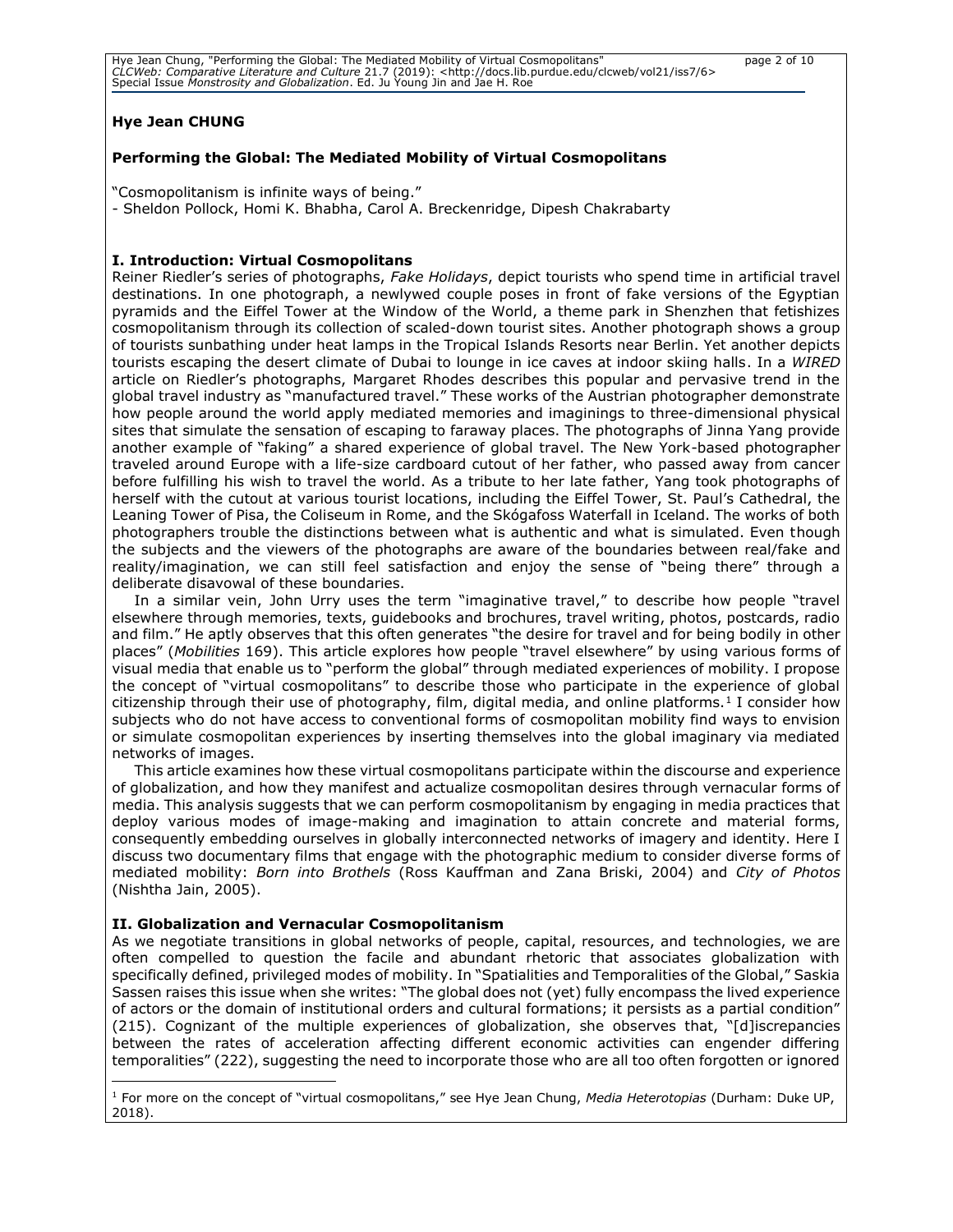in the discourse of globalization, even though their lives and imaginations are affected and mediated by global systems. In addition to temporality, we should also consider whether the different rates of acceleration determine the way we conceptualize space and maneuver (physically or virtually) through complex spatial constellations that connect multiple locations.

In "Cosmopolitanisms," authors Pollock, Bhabha, Breckenridge, and Chakrabarty suggest that cosmopolitan practices and histories should be considered "in the plural" as "cosmopolitanisms" (8). They propose a radical revision of the history of cosmopolitanism by thinking beyond European intellectual history. In *Cosmopolitanisms*, Bruce Robbins and Paulo Lemos Horta likewise emphasize the plurality of "cosmopolitanisms" that includes "many blooming, fleshed-out particulars" found in various transnational trajectories of refugees, migrants, or other dispossessed and diasporic subjects of the twenty-first century (1). Referring to the work of historian David Hollinger, they indicate the numerous adjectives that can modify cosmopolitanisms: "rooted, discrepant, vernacular, critical, subaltern," among others (4). Pnina Werbner similarly points out that "marginal cosmopolitanisms" address the notion that a variety of cosmopolitan practices co-exist, leading to the inclusive consideration of travelers with varying degrees of privilege and diverse notions of citizenship and cultural belonging (497).

Responding to this call to identify varied forms of cosmopolitanisms, this article presents virtual cosmopolitans as global minded citizens that envision and devise "ways of inhabiting multiple places at once" or "ways of living at home abroad or abroad at home," regardless of whether they physically travel across borders or remain in one place (Pollock, Bhabha, Breckenridge, and Chakrabarty 11). The key aspect of virtual cosmopolitanism is engaging in the experience of accessing and exploring geographically and culturally diverse locations through various forms of media. Virtual cosmopolitans thereby reclaim cosmopolitanism by disengaging it from elitist connotations, exclusionist ideas, and colonial ideologies, and expanding it to encompass different modes of imaginary and mediated mobility. They participate in a vernacular cosmopolitanism, or a form of reclaimed cosmopolitanism that recognizes the need for plurality or considers "infinite ways of being," as noted in the epigraph (12).

This article addresses the theme of the "monstrous global" by considering how specific cultural practices that engage with visual media demonstrate the impact of global imaginings and transnational exchanges upon individual and collective identities. The image-making activities discussed here are not regarded as "monstrous" in a negative sense. Nor are they associated with overwhelming fear or anxiety. They are, however, connected to the notion of the "monstrous" (i.e., overwhelming; wide-reaching; perceived as inevitable and inescapable) effects of globalization in terms of scale and scope. Moreover, the imaginative tasks performed by virtual cosmopolitans are marked and driven by the desires, frictions, and tensions that are incubated in the pervasive, dense network of globalization. This article aims to shed light on ways that marginalized subjects engage with global forces in local spaces by developing media literacy and demonstrating creative uses of visual media in order to forge vernacular forms of cosmopolitan identities in everyday life.

Because this paper focuses on visual media, my invocation of the "vernacular" is also inspired by Miriam Hansen's notion of "vernacular modernism." She uses this term to consider classical Hollywood cinema as a popular form of modernism, or as "a cultural practice on a par with the experience of modernity" ("Mass Production" 65). Although Hansen deploys this concept to explain a mass-produced cultural form that was created by "Fordist-Taylorist methods of industrial production and mass consumption" (64-65), here I emphasize its vernacular characteristic by prioritizing the "amazing appropriative flexibility" (65) afforded within the system of creating media images and products.

Another inspiration is the work of anthropologist-art historian Christopher Pinney, who borrows this notion of "vernacular modernism" to discuss postcolonial photographic practices, in which "the surface becomes a site of the refusal of the depth that characterized colonial representational regimes" ("Notes" 202). Pinney observes how local visual traditions in contemporary popular photography in Africa and India mediate modernity in ways that are critical of European modernity and colonial regimes of visuality. He asserts that "the surface of the photographic images becomes a site for the self-fashioning of postcolonial identities" through a variety of techniques including collage and montage (219).

I build upon Pinney's applications of Hansen's "vernacular modernism" by focusing on the "selffashioning" of cosmopolitan identities displayed in photographic practices in contemporary India as depicted in the documentary films, *Born into Brothels* and *City of Photos*. By doing so, I add these "fleshed-out particulars" to further exemplify the plurality of cosmopolitanisms, specifically through their imaginative and inventive use of media. My main concern is to examine how the films' subjects envision themselves as cosmopolitans, or perform cosmopolitanisms, even though they do not physically engage in globetrotting, border-crossing travel. It is the imagining of another place that provides the subjects with a sense of mobility. The "modernizing" medium of photography becomes their mode of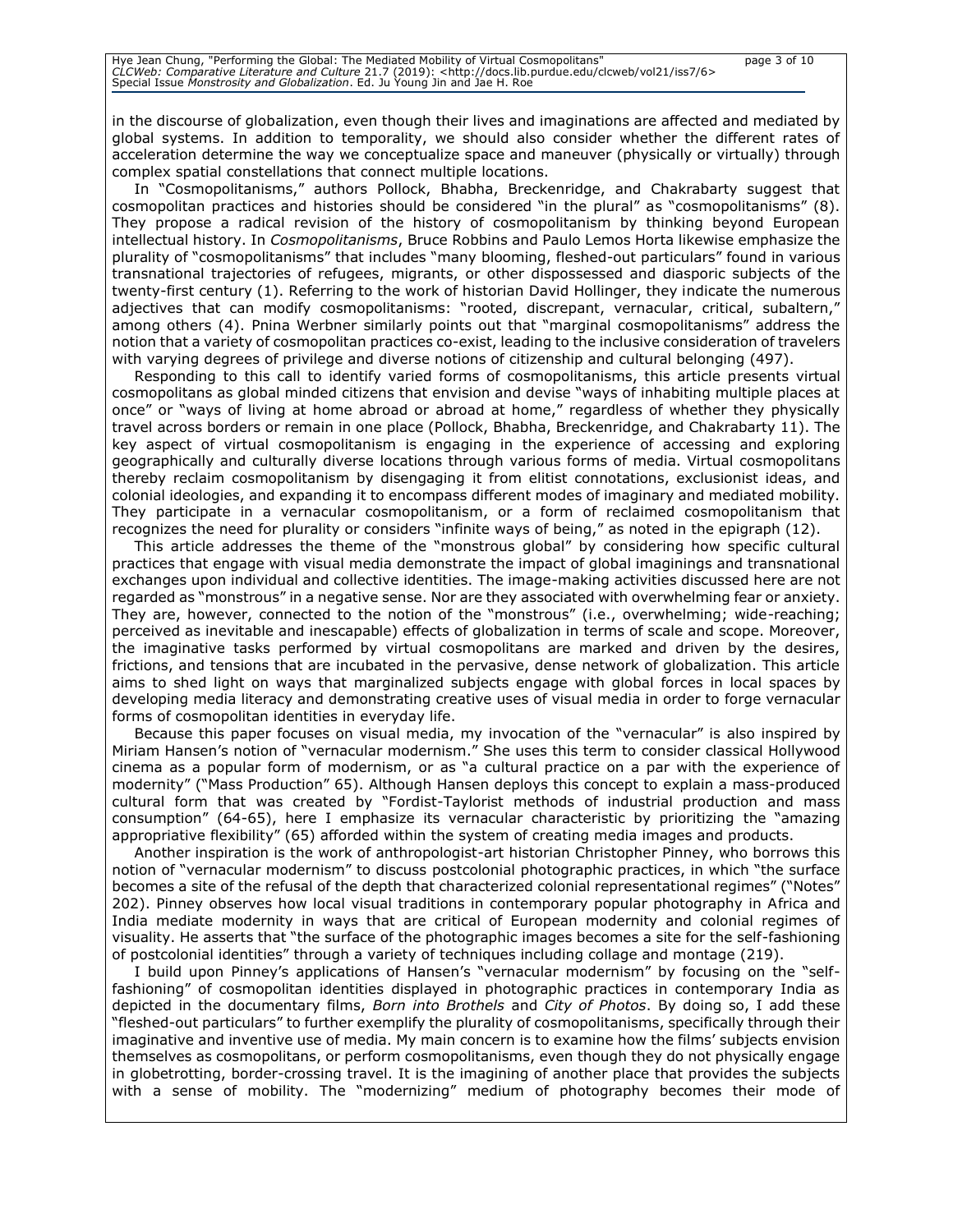transportation to another world. It functions as an apparatus that equips them with a sense of participating in a transnational ecology of producing and consuming visual media.

Although both films illustrate how less privileged subjects in contemporary Indian society negotiate their desires of mobility, they propose different ways to assert their identity as a cosmopolitan, deploying varying levels of imagination. In *Born into Brothels*, the subjects try to overcome their cultural, social, economic, and geographical limitations by learning the skill of taking photographs. In *City of Photos*, the aspirations of the subjects are fulfilled in a more imaginative (and less literal) way, as their hopes are visualized in the material form of the photograph. The subjects of *Born into Brothels* are initiated into the "self-fashioning" of identity by becoming well versed in the visual technologies of photography. They do not, however, engage in creative acts of resistance and appropriation that defy traditions of "colonial representational regimes," at least from what is shown in the limited frame and format of documentary cinema. The subjects in *City of Photos*, in contrast, show an "amazing appropriative flexibility" (Hansen, "Mass Production" 65) and imaginings of mobility by utilizing the possibilities of photographic and digital technologies and engaging with local cultural practices of image-making.

### **III.** *Born into Brothels*

The documentary film *Born into Brothels* received much publicity when it received an Academy Award for Best Documentary Feature in 2005. It tells the story of London-born, Cambridge-educated, and New York-based photojournalist-filmmaker Zana Briski teaching photography to the young children of sex workers in Sonagachi, a red-light district in Kolkata. The film's success fueled debates on whether this media exposure ultimately improved the circumstances of the children. This recalls similar concerns surrounding the feature film, *Slumdog Millionaire* (Danny Boyle and Loveleen Tandan, 2008), which depicted pervasive poverty and acts of violence in contemporary India. Writing for *The Times*, Alice Miles described Boyle's film as "poverty porn." *Slumdog Millionaire* was also accused of exploiting the misery of disenfranchised Indian children. These accusations were supported by the fact that the nonprofessional child actors actually lived in the poverty-stricken neighborhood in Mumbai, as depicted in the film.

The children featured in *Born into Brothels* are encouraged by the filmmakers to overcome the many limitations of their disadvantaged status by learning to express themselves through the medium of photography. In this film, aspirations of the marginalized subjects are presented in a seemingly straightforward, unproblematic manner. It is suggested that, thanks to the education and care provided by the filmmakers, these underprivileged children acquire social mobility—and for a chosen few, transnational mobility. The children's photographs are exhibited in various art venues in Europe and the United States, and are used to draw attention to their plight. (Since the release of the film, the filmmakers have created a nonprofit organization called Kids with Cameras that teaches photography to marginalized children in Haiti, Jerusalem, and Cairo, as well as Kolkata.)

Throughout colonial history, visual regimes of ethnographic documentary have framed representations of non-Western colonial subjects as specimens of the Other in ethnocentric perspectives steeped in imperialist desires. *Born into Brothels* is haunted by the ghosts of this colonial past in its replication of "ways of seeing" that are embedded within unequal relations of power between Western nations and the Global South. Critics of the film raised concerns whether such representations of the children objectified them as recipients of global charity without addressing the broader structural problems of poverty and social inequity. In his review, Joshua Roth refers to the popular criticism against the film, which includes accusations directed to the Western filmmakers for their "missionary zeal" and "neocolonial attitude" ("Born into Brothels" 151). He also notes that the film, crafted by a "single, privileged author" (i.e., Briski), does not interrogate the facile assumption of photography as "a means of empowerment," nor does it use the children's photographs as "a means of understanding" their interiority and creativity (151). Although the children discuss their photographs with Briski onscreen, they are mostly shown making factual or descriptive comments instead of questioning the creative process of taking photographs or asking why their work would garner interest in the circuits of global media.

Issues of empowerment and redistribution of power are addressed in the companion curriculum on the film provided by Amnesty International. This curriculum also raises the question of the "transformative power of art," although it focuses primarily on the function of art as a mode of personal expression and therapeutic device rather than as a method to achieve social empowerment and acquire cultural capital. The film's Website likewise reinforces the idea of photography as a liberating, empowering medium that provides marginalized children with the means of asserting agency. It states that: "The photographs taken by the children are not merely examples of remarkable observation and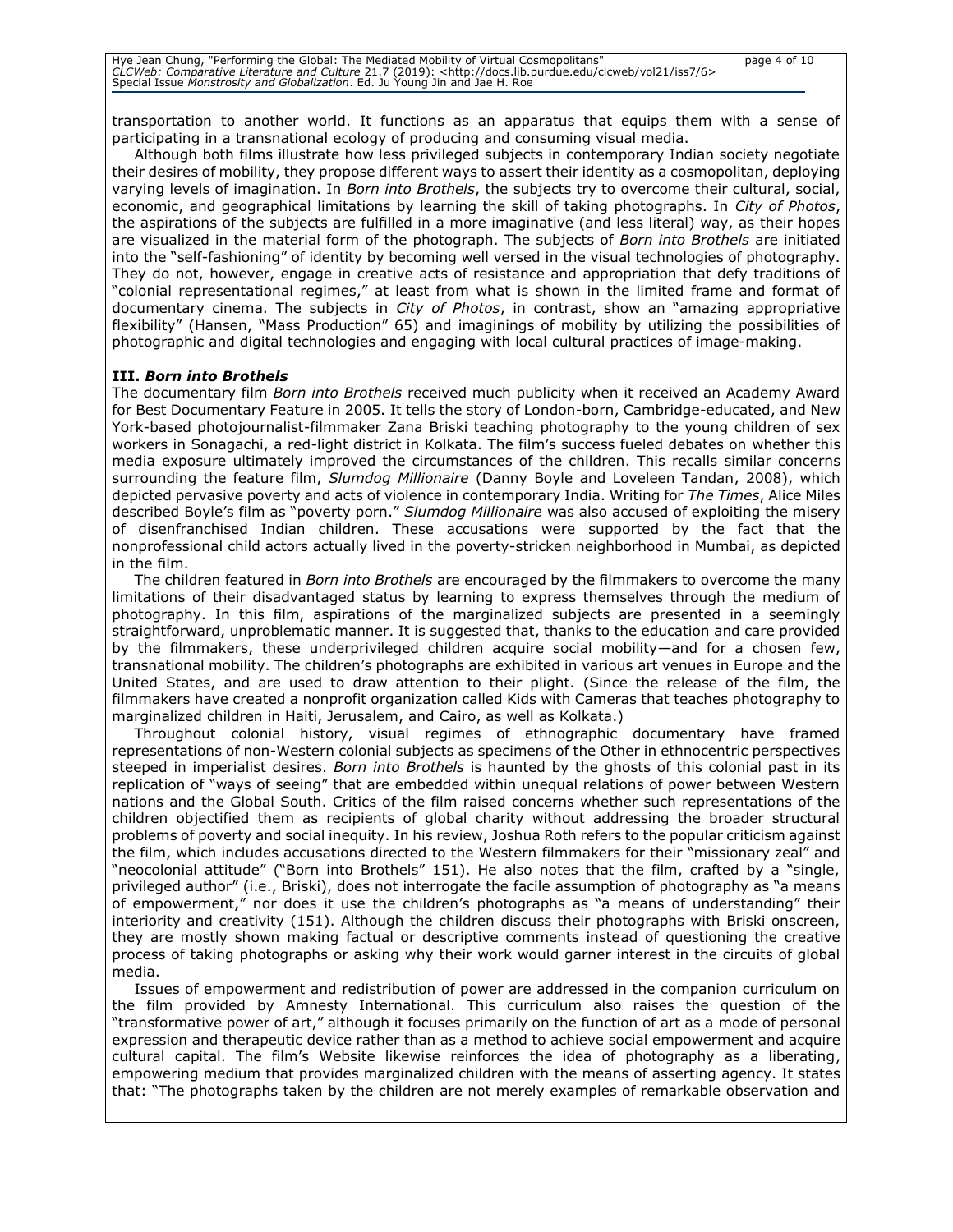talent; they reflect something much larger, morally encouraging, and even politically volatile: art as an immensely liberating and empowering force."<sup>2</sup>

A glaring absence in the film, however, is a self-reflexive interrogation of the historical conditions in which photography can be effective as a tool of pedagogy and empowerment, especially in this specific context. The film focuses on the newfound mobility of the marginalized children attained through photography, but does not consider possible ways in which the children's photographs, as well as Briski's own photographs and film footage, provide visual pleasure and emotional impact for the viewers within the conventions of aesthetics, documentary realism, and nonfiction storytelling.

Briski's voiceover narration describes how the red-light district is a "whole separate society within itself" and "another world" where everyone is terrified of the camera and everything is illegal. She suggests that her film is meaningful as it offers an insider's view of a secluded, "exotic" space that is normally hidden from tourists' eyes. The sense of infiltrating and exposing a forbidden place is heightened by the dark, shaky footage shot by a hidden, handheld video camera. The voyeuristic camerawork and disjointed editing implicates the viewers in the act of entering this illicit space. The filmmakers sidestep the ethical issue of whether their film continues the ethnographic tradition of exploiting their non-Western subaltern subjects by highlighting their apparent dedication to the children and their intimate relationship with them. A palpable tension exists, however, between the voiceover narration that describes the hardships of the inhabitants of the red-light district and the images that aestheticize and exoticize their surroundings.

Meanwhile, the synopsis provided on the film's Website seems more self-aware of this troubled history of Western photographers in non-Western settings, taking on a defensive tone when it describes the film as "[defying] the typical tear-stained tourist snapshot of the global underbelly" and the children's photographs as "prisms into their souls, rather than anthropological curiosities or primitive imagery, and a true testimony of the power of the indelible creative spirit."

*Born into Brothels* suggests that the children acquire a sense of accomplishment and self-worth as they learn to look at their surroundings with a creative (and somewhat critical) eye. What I take issue with here, however, is the unquestioned assumption of a universally appealing visual aesthetic that seamlessly moves through the photographs taken by Briski and the children. Although one can view the children's photographs as expressions of their individual creativity and agency, or as examples of autoethnography, their photographs also collude in the task of self-exotification. In the film, the children fluidly move between the roles of photographer and subject, turning the camera on themselves as well as their surroundings.

Pooja Rangan situates Briski's project within a genealogy of autoethnography, which she describes as "a process of self-othering through photography" (146). She discusses how the traditions of autoethnographic media production are entwined with the contemporary phenomenon of "child media advocacy," which purports to provide disadvantaged child subjects with the means of selfrepresentation, empowerment, and social mobilization by improving their media literacy skills. Rangan notes that *Born into Brothels* relies heavily on the "ethos of emancipation" (145) and humanitarian activism without acknowledging the "coercive cultural logic" that fetishizes the figure of subaltern, non-Western children and commodifies the affective labor of authoethnography within a global media apparatus.

In *Born into Brothels*, the children's photographs, or rather their education on the economic and cultural power of the photographic medium, initiate and supposedly enable their escape from debilitating surroundings. Also, the filmmakers attempt to further actualize their aspirations of economic, social and geographical mobility by raising awareness of the children's plight, and by guiding viewers to the related Website. The filmmakers of *Born into Brothels* were criticized, however, for depicting the children's parents, local activists, and social workers as uncaring and ineffective, downplaying local efforts to help the children, and for ultimately undermining the dignity of sex workers. Most notably, Partha Banerjee, a filmmaker-journalist who helped to translate dialogue from Bengali to English, criticized the film for reinforcing "a colonialist vision of Indian society," which is depicted as "helpless without Western intervention" (Roth, "Born into Brothels" 151). Banerjee wrote a letter to the Academy of Motion Picture Arts and Sciences that derided the Western filmmakers for exploiting the children's "misery, helplessness, and traumas," and for failing to mention the efforts made by sex workers and local activists in Kolkata to set up financial institutions, health clinics, and sex education schools to improve the situation in Sonagachi ("Documentary"). He also disagreed with the claims that the children's situation

<sup>&</sup>lt;sup>2</sup> The film's Website (www.kids-with-cameras.org) is now defunct, but its contents are archived at https://www.independentcinemaoffice.org.uk/films/born-into-brothels/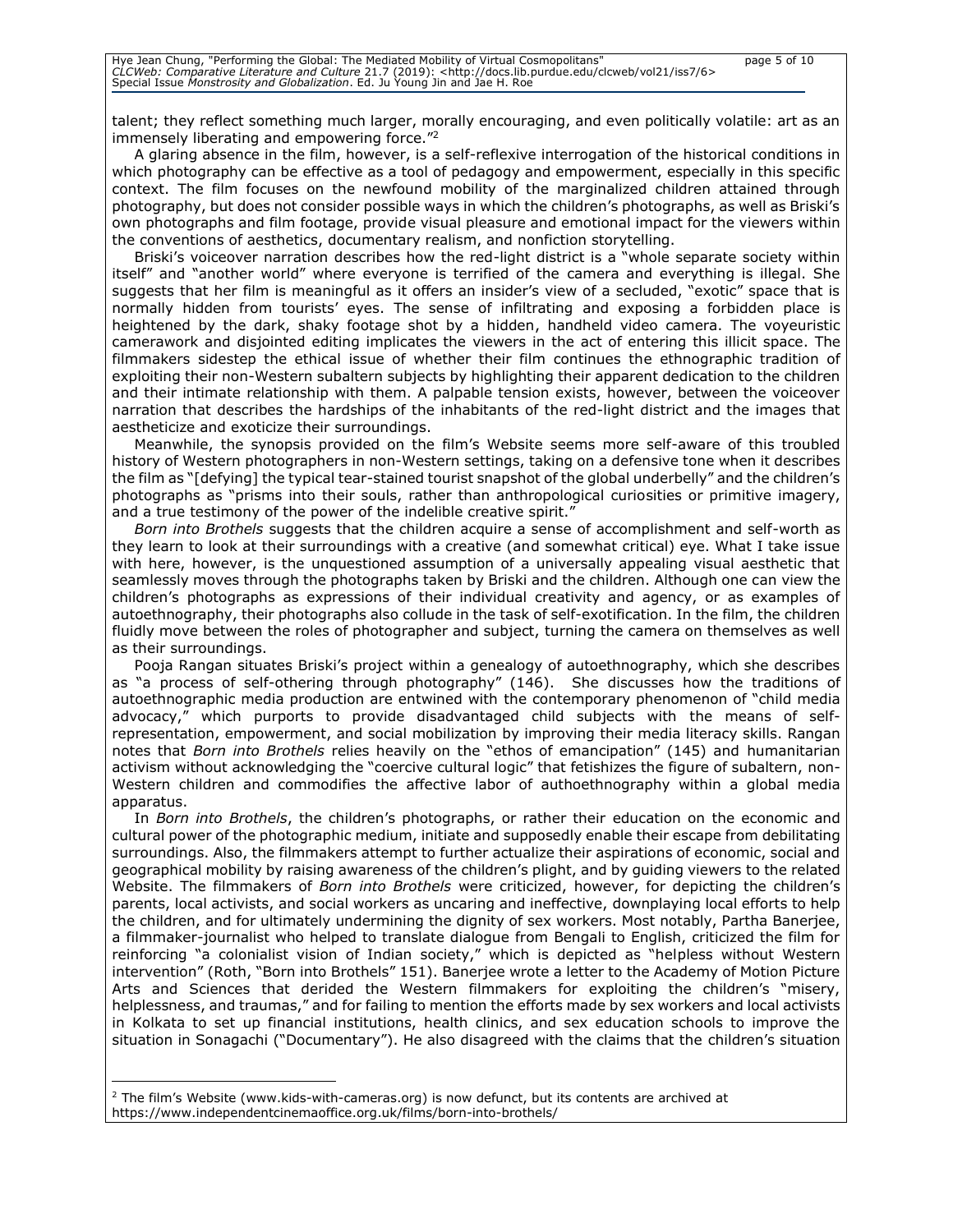was ameliorated by the filmmakers' attempts to help them. His letter stated that most of the children were living in worse circumstances than before.

An article in the *Los Angeles Times* plainly articulated the glaring distinction between the children and the filmmakers by describing a significant moment during the award ceremony: "As a British filmmaker claimed the Oscar for best documentary at a swanky Hollywood theater, a group of scrawny children celebrated in a dank and dingy room in Calcutta's notorious red light district" ("Young Lives"). Although the article also mentions how the film has positively influenced the children, its opening sentence highlights the disproportionate levels of mobility and agency between the children and the filmmakers. This moment of disparity, in fact, was already foreshadowed in the film, which shows Briski back in New York as her voiceover narration explains that the children's photographs will be auctioned at Sotheby's. Meanwhile, lacking visas and travel funds, the children watch the exhibition of their photographs on a computer screen back in Kolkata.

*Born into Brothels* is an integral part of the global cultural and economic exchange that takes place among producers and consumers of documentary films and ancillary products, such as photographs, exhibitions, and books. The last update on the children was posted on the film's Website in July 2010. According to the post, many reportedly managed to escape the red light district and to continue their education: one boy (Avijit) went on to study film at New York University and one girl (Kochi) went on to attend a private high school in the United States and is/was also harboring dreams of becoming a filmmaker. This "happy ending" continues the film's narrative as a testament to the transformative power of visual media to provide a means for the children to mobilize themselves as educated, selfsufficient citizens with media literacy skills.

This film, however, is also a tale of un-actualized mobility, or immobility. Despite the good intentions of the filmmakers, *Born into Brothels* mostly succeeds in fulfilling the desires of virtually transporting the spectators to another place, rather than the subjects of the film. This prompts the difficult ethical question that is often invoked in regard to documentary cinema: what are the responsibilities of the filmmakers and the audience toward the subjects whose lives are depicted and consumed in the (all too often) exploitative production of cultural products and media images? *Born into Brothels* ultimately reiterates the visual regime of ethnographic documentary, because the children are incorporated into the global economy of labor and capital by acquiring literacy in the universal (i.e., Western) language of art and visual communication. The film depicts the children receiving lessons not only in photography but also in market capitalism by having their work sold at Sotheby's auctions or online Websites. While acknowledging the fact that this allows the children—subjects who have been marginalized and subjugated by "master narratives" on local and global levels—to be included into the meaning-making process, we should be wary of seeing this process as simply empowering.

#### **IV.** *City of Photos*

Photographic representations have become indispensable to the experience of travel—not only as a visual record of one's journey, but also as a mode of interacting with an unfamiliar space and claiming it as one's own. Susan Sontag writes: "Photographed images do not seem to be statements about the world so much as pieces of it, miniatures of reality that anyone can make or acquire" (*On Photography* 4). As such, photographic images hold a material connection with mediated experience and offer a sense of empowerment that is associated with the act of taking or possessing photographs. Sontag concisely alludes to issues of ownership, agency, and control when she notes that "to collect photographs is to collect the world" (3).

Sontag asserts the close relationship between the development of photography and tourism, because photographs function as "indisputable evidence" that "I was there" by showing the human subject framed in the background to confirm their presence to oneself and to others (9). In *The Tourist Gaze*, John Urry similarly notes: "What is sought for in a holiday is a set of photography images, which have already been seen in brochures, TV programs, blogs and social networking sites… it ends up with travellers demonstrating that they really have been there by showing their version of the images they had seen before they set off" (179). These observations showcase the performative nature of enacting cultural rites that regard travel photographs as material evidence of travel. Therefore, the very process of taking and showing the photograph completes the goal of possessing visual and material evidence that situates the subject in the desired travel destination.

This function of the photograph to prove that "I was there" is aptly utilized by the subjects in the documentary film, *City of Photos*. In comparison to *Born into Brothels*, Nishtha Jain's film illustrates more inclusive and imaginative modes of mobility that are embodied by vernacular forms of visual media. In this film, the Indian filmmaker reflects upon the personal and collective significance of taking photos in the local context of past and present India. She presents the story of various people who have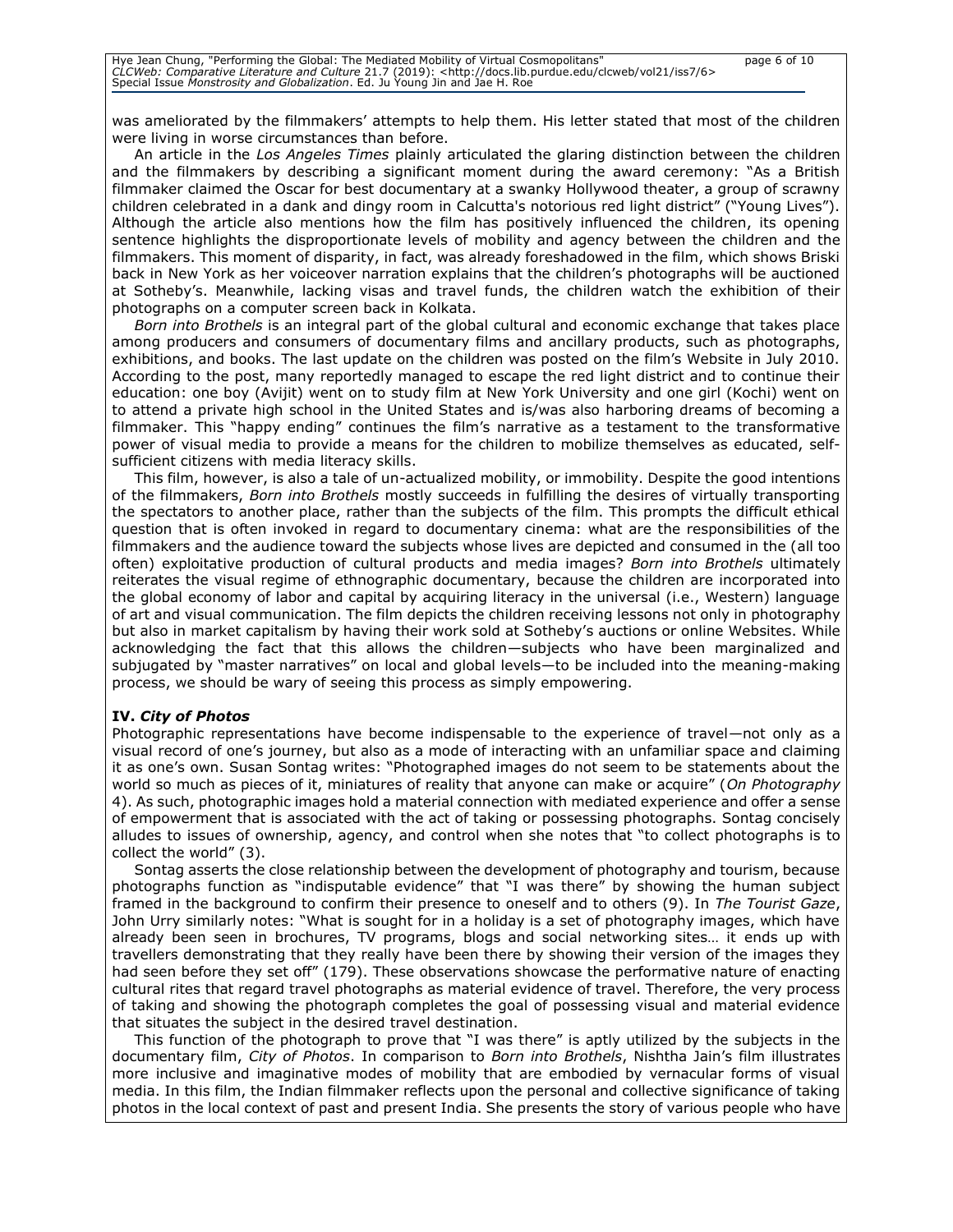their pictures taken in front of painted backdrops at neighborhood photo studios in Kolkata, Ahmedabad, and Mumbai. *City of Photos* also depicts people who have photographs digitally manipulated to satisfy their desires of escaping to another time and place or to construct imagined identities based on popular cultural forms, such as Hollywood or local films. Jain's film also demonstrates how aspirations of Indian citizens are fulfilled in the virtual sense, as a form of "imaginative travel." In other words, they are visually embodied in the material form of the photograph and not attained through physical travel. *City of Photos* suggests, however, that this visualization is effective and satisfying as a substitution for the "real" thing because of the aforementioned features of the photographic image as "miniatures of reality." Here the longings for mobility are expressed and actualized through the power of visual media to destabilize the demarcation between truth and fiction, and to conflate imagination/image or aspiration/actuality.

Jain's film articulates how imagination and memory are spatialized, and how the desires and aspirations of modern subjects are created, visualized, or mediated through a network of vernacular images that are circulated globally but also embedded locally. As virtual cosmopolitans, the subjects of *City of Photos* satisfy their desires for travel through the materiality of the medium, as well as the experience of having their pictures taken. In lieu of visiting the actual places, they position themselves in front of various backdrops, such as the popular tourist site Taj Mahal or a newly built bridge in a modernized part of town. In her voiceover commentary, the filmmaker ponders on what draws the customers to the latter image in particular: "When did this bridge enter the space of your fantasies? Like the dream of a better life within reach, just across the river." Other customers choose backdrops that depict natural landscapes or well-groomed gardens, which stand in stark contrast to their immediate urban reality: traffic congestion, crowded streets, and smog-filled skies.

Another sequence depicts customers standing in front of painted backdrops of globally mediated catastrophes such as the Twin Towers of the World Trade Center in flames and local disasters such as a train accident in Bihar or a cyclone in the state of Orissa. Jain ruminates on the significance of these images for the sitters: "Maybe it's the ultimate fantasy. Immortality. Standing against havoc and destruction, you can feel, I have survived." The backdrops in these photographs also function as a material visualization of the often-unattainable wish to travel to other countries or the desire to insert oneself into historically significant moments and places (e.g., 9/11 attacks). These performative acts allow them to assert their identity as a cosmopolitan subject. By incorporating themselves into the global vernacular of recognizable media images, the subjects of these pictures are able to imagine themselves as virtual cosmopolitans, or as global minded citizens that envision and devise "ways of inhabiting multiple places at once" or "ways of living at home abroad or abroad at home," to recall the words of Pollock, Bhabha, Breckenridge, and Chakrabarty.

Christopher Pinney observes an analogous phenomenon among the people in Nagda—a town in central India—who prefer to take photographs in front of formulaic painted backdrops instead of the actual space of the town. He notes that photography is used as "a means of escape" by using the body as "a surface that is completely mutable and mobile, capable of being suited in any time and space" (211). Pinney examines how the use of backdrops in photo studios in Nagda creates a photographic idiom that enables the "imaginative travel" and mobility of the referents.

Heike Behrend similarly studies how commercial photographic studios in Mombasa, Kenya participate in a "visual recycling" of mass-produced images that engage in a global visual vernacular. Behrend notes that the photographers who work in Likoni—a site of mass tourism frequented by Western travellers create "a new space of wish fulfillment and imagination" that enables local customers "to participate in a world from which in actuality they are excluded" ("Imagined Journeys" 222). Examples of the backdrop images include landscapes and cityscapes of popular tourist locations (e.g., the Alps, Nairobi) and paintings of such modern modes of transportation and travel as airplanes, cruise ships, and motorways.

In a series of photographs titled, "The Vehicle: Picturing Moments of Transition in a Modernizing Society" (1999), Akram Zaatari highlights the connections between the modernizing forces of the photographic camera and the motor vehicle. These works of the Lebanese photographer-filmmaker can also be considered as examples of "vernacular modernism," in the sense adopted by Christopher Pinney. These photographs reveal how modern visual technologies and forms of transportation have affected the lived and mediated experiences of Arab citizens. These photographs function not only as personal or anthropological artifacts, but also as works of art that are exhibited in museums and stored in archives as material objects that embody modes of seeing, framing, and experiencing modern technologies. Zaatari's photographs manifest the collective memories of Arab citizens who engage in shared aspirations (or actualizations) of mobility by positioning themselves sitting inside or standing next to real automobiles. This series also includes studio photographs with the sitters posing on painted horses or camels, in flying airplanes, or on fancy boats. The photographed subjects are thus able to participate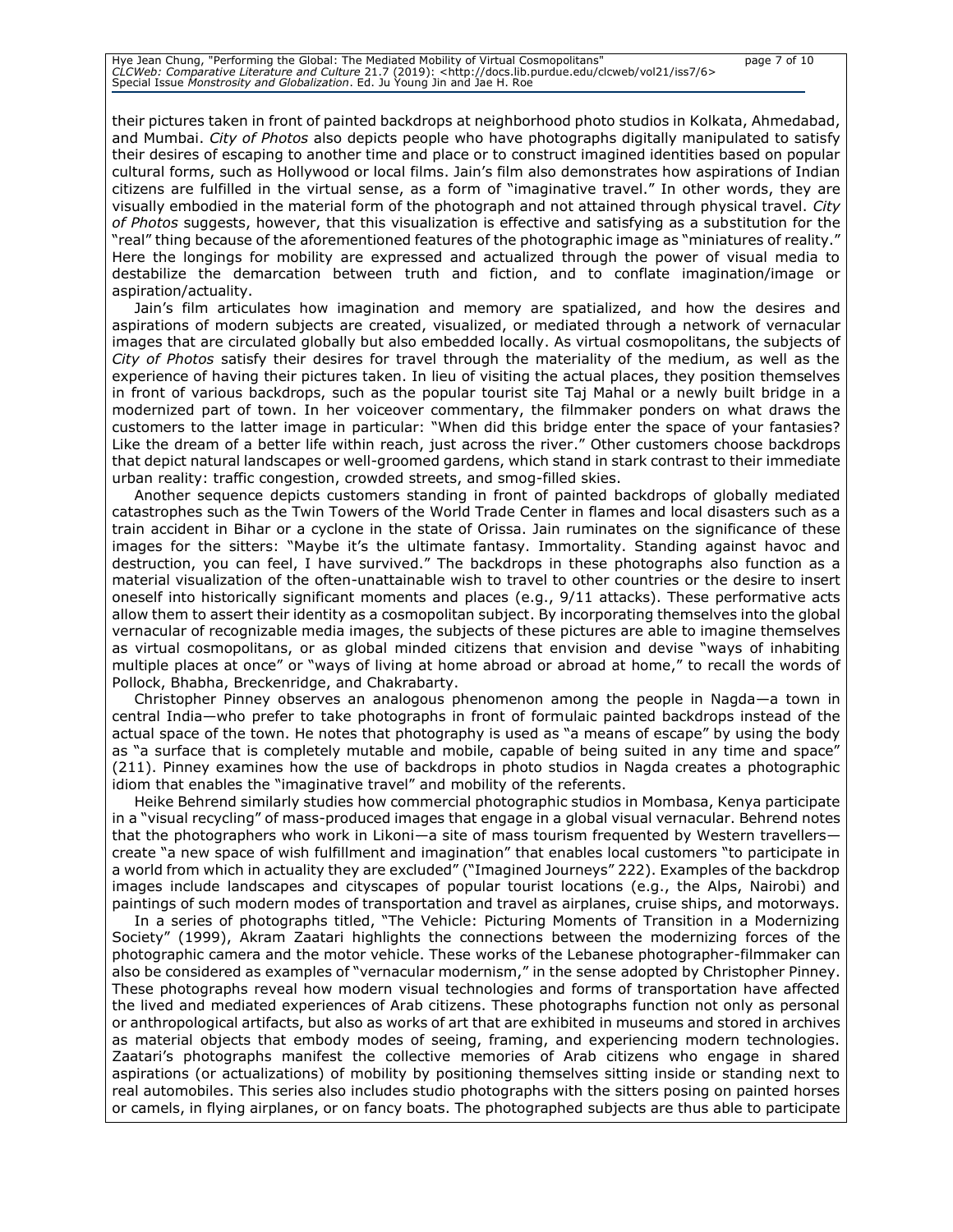in the "increasing acceleration and mobility of modern life" and "producing a cosmopolitan visualized discourse of potentially being everywhere" (Behrend 227) by positioning themselves in the physical spaces of automobiles or engaging in virtual modes of travel in the photo studio.

In these various geographical contexts, photography has been used as a means of escape that enables the mediated mobility of these subjects. Although it may seem flat and artificial to those not familiar with such culturally inscribed photographic idioms, this reclamation of space is a way of inserting oneself into the photographic frame or into historical and geographical significance, and also a way of reclaiming one's own image.

In *Camera Lucida*, Roland Barthes describes a photograph that he cannot remember taking, but acknowledges the undeniable power of the photograph to record "what has been." He writes: "In front of a photograph, our consciousness does not necessarily take the nostalgic path of memory, but for every photograph existing in the world, the path of certainty… *because it was a photograph* I could not deny that I had been *there*" (85). As a signifier of the real, a photograph can overpower even our belief in our own memories by positing an undeniable, indisputable truth. Barthes's claim that "[e]very photograph is a certificate of presence" (87) may no longer be applicable because of the development of digital image synthesis and manipulation, but the psychological and affective impact of visible evidence is still formidable.

In printed form, the photograph doubly functions as a visual image and as a tangible thing that creates "phantom," or virtual, memories. It is both a visual surface and a physical object that you can view and touch repeatedly. This tactile materiality brings the photograph out of the realm of imagination and into the realm of the real. The power of the visual medium to dissolve boundaries between real and imaginary can prove so effective that the demarcation between truth and fiction is rendered more fluid. Who can say that this memory is fake when it has a real presence in the picture, and therefore in the subject's mind?

In regard to this close relationship between material objects and virtual imagery, I turn to Arjun Appadurai's suggestion that we conceive of imagination as a social practice, or "a form of negotiation between sites of agency and globally defined fields of possibility," and the act of imagining as a more active and materially engaged process (*Modernity* 31). Describing "mediascapes" as one of five building blocks of "imagined worlds" (33), Appadurai explains that the complex, intricate web of multimedia obviates the need for clear demarcations between what we perceive as real and what we perceive as fiction. He writes that the "lines between the realistic and the fictional landscapes" are blurred, and that those who are distanced from actual experiences of metropolitan (or cosmopolitan) life are even more likely "to construct imagined worlds that are chimerical, aesthetic, even fantastic objects" (35). *City of Photos* embodies Appadurai's idea of mediascapes by juxtaposing various forms of local and global media (photographs, street billboards, Hollywood and Bollywood movies, television shows, and digital images) to create new modes of imagined mobility and participation for those who are excluded from more conventional notions and practices of cosmopolitanism.

Jain animates the tantalizingly still, quiet surface of the photographs by ensconcing them in cultural and historical narratives, thereby illuminating the desires that motivate the subjects of her film. The reality of urban space and the imaginary world of "fake" photographs are merged in *City of Photos* to effectively illustrate how the two realms commingle in the minds of virtual cosmopolitans who fulfill their fantasies through the act of having their pictures taken. Recalling childhood memories of going to a studio to have her picture taken, the film's narrator describes her fear of being "stuck there in the other world," emphasizing the otherworldly (yet physical) quality of the experience. In this context, the small neighborhood photo studios function as "chambers of dreams" that enable "personal explorations of an infinite range of alteregos" (Pinney 213) and imagined travels to various locations. They become a liminal, or heterotopic space that bridges the overlapping worlds of reality, fantasy, and mediated memoryscapes. Foucault describes heterotopia as "a kind of effectively enacted utopia in which the real sites… are simultaneously represented, contested, and inverted" ("Of Other Spaces" 24). This concept is useful to discuss the spatial complexities and imagined geographies created in these "chambers of dreams" because heterotopic sites are "capable of juxtaposing in a single real place segments of diverse geographic worlds and temporal histories" (Bruno, *Atlas* 147).

We can consider both the material spaces of the photo studios and the mediated spaces of the photographs as heterotopic forms that enable these virtual cosmopolitans to devise "ways of inhabiting multiple places at once" or "ways of living at home abroad or abroad at home." If photo studios are a space of illusion and imagination that provides a means of escape from the physical reality of our current location, the photographs produced there transform these illusions and imaginings into real tangible objects. In other words, these photographs realize and materialize this virtual journey in visual and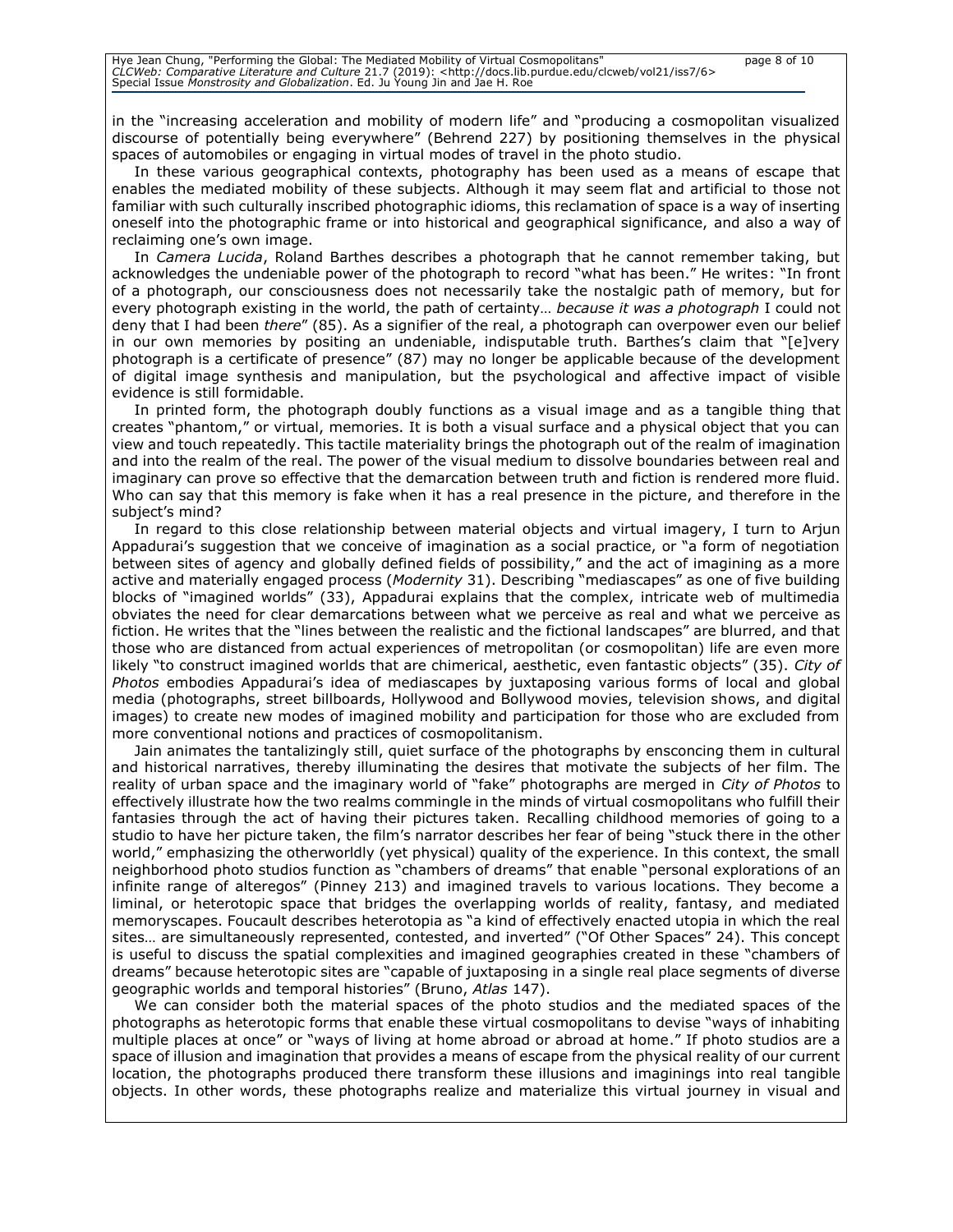tactile media forms by envisioning the body as a "mutable and mobile" figure that is "capable of being situated in any time and space" (Pinney 211).

The heterotopic space in the photograph is thus a materialization of a transnational imaginary and a virtual place that fulfills cosmopolitan desires. Jain's film, however, also considers the illusory nature of this wish fulfillment by demystifying the processes of fabrication and the effects of simulation. Even as the photographs become a space of illusion that articulates the vision of realizing cosmopolitan aspirations, the actualization of these dreams is circumscribed by the material reality of their limited circumstances.

*City of Photos* is reflexive about the role and nature of representation, unlike *Born into Brothels*, which lacks such self-awareness. Jain's film suggests that the real spaces in the city are neither spatially intact nor temporally coherent by presenting the cityscape as an asynchronous, disjointed mixture of different temporalities and spatialities through shot compositions, camera movements, and editing. Here the cityscape is depicted as a place where past and present commingle and where objects connected to different historical moments and stages of modernity coexist. This is well illustrated in the sequence that shows Gandhi's statue standing against a cluster of advertising signposts and surrounded by a maze of busy traffic, and in the shot that depicts dilapidated buildings against the backdrop of a shiny, steel bridge. The film creates a disorienting yet smooth sense of movement across different time-spaces by juxtaposing painted, photographic, and physical spaces, or by utilizing various frames of mirrors, photographs, doorways, and windows to layer multiple spaces. In one sequence, the film crosscuts between two adjacent rooms in a photo studio to fluidly merge two separate conversations between photographer and client. This overlapping of spaces complicates the viewer's spatial experience. It also opens up other virtual realms through which one can pass with ease, because the power of these visual images (or belief in this potency) frees the subjects from the bounds of spatial and temporal frames.

In the Director's Note, Jain writes: "In this city we can travel freely through time, space and different realities, as photographs themselves do exactly that when they take us back in time or serve to express our fantasies. I draw upon this inherent quality to make inferences, and to speculate about what lies beneath and beyond the visible frame and, eventually, within ourselves." 3 In *City of Photos*, this knowledge of "what lies beneath and beyond" does not lessen the impact of the visible frame. In one scene, two lovers kept apart by family disapproval are united on the surface of a photograph against the backdrop of a colorful flower garden and as diffused celestial beings (described as "stars emerging in the sky" by the male customer) hovering above the Taj Mahal, thanks to the photographer's dexterity with Photoshop. This *mise-en-abyme* story is analogous to what the filmmaker achieves through her suggestive juxtaposition of aural and visual images. The deconstruction of the photographic surface does not lay barren the rich, imaginative space of her subjects' visual fantasies, but rather the opposite. It invokes the presence of "what lies beneath and beyond the visible frame" and creates a sense of moving freely through different time zones and spaces, beyond conventional notions of real or imaginary, thereby expanding the scope of possibilities afforded by the mobility of virtual cosmopolitans who envision and perform "infinite ways of being."

## **V. Conclusion**

This article engages in a critical examination of how contemporary media art and popular culture, vernacular cultural practices, and digital technologies express and actualize aspirations for global mobility. This task is propelled by the need to question the limited scope of how we envision globalization. As the notion of cosmopolitanism is revitalized in scholarly and popular discourse, it is possible to devise ways to incorporate those who are often forgotten or dismissed as global subjects, and to consider how their lived experiences and media practices are affected and mediated by global circulations of media images and technologies.

This comparison of the two documentary films, *Born into Brothels* and *City of Photos*, highlights the different ways that their subjects become virtual cosmopolitans through their use of photographic images. In both films, Indian citizens with limited mobility utilize photography and digital media to participate in the shared experience of global citizenship. The children of *Born into Brothels* vicariously realize their desire for travel by watching video clips of their photographs being exhibited in another country on a computer screen. The subjects of *City of Photos* enjoy an imaginative mode of mobility by positioning themselves within the photographic frame, thereby destabilizing the boundaries between reality and imagination. Despite their good intentions, the filmmakers of *Born into Brothels* do not reclaim cosmopolitanism from elitist connotations, nor do they present effective or creative ways to

<sup>&</sup>lt;sup>3</sup> The Director's Note was previously available on the film's (now defunct) Website: http://raintreefilms.net/note\_city.html